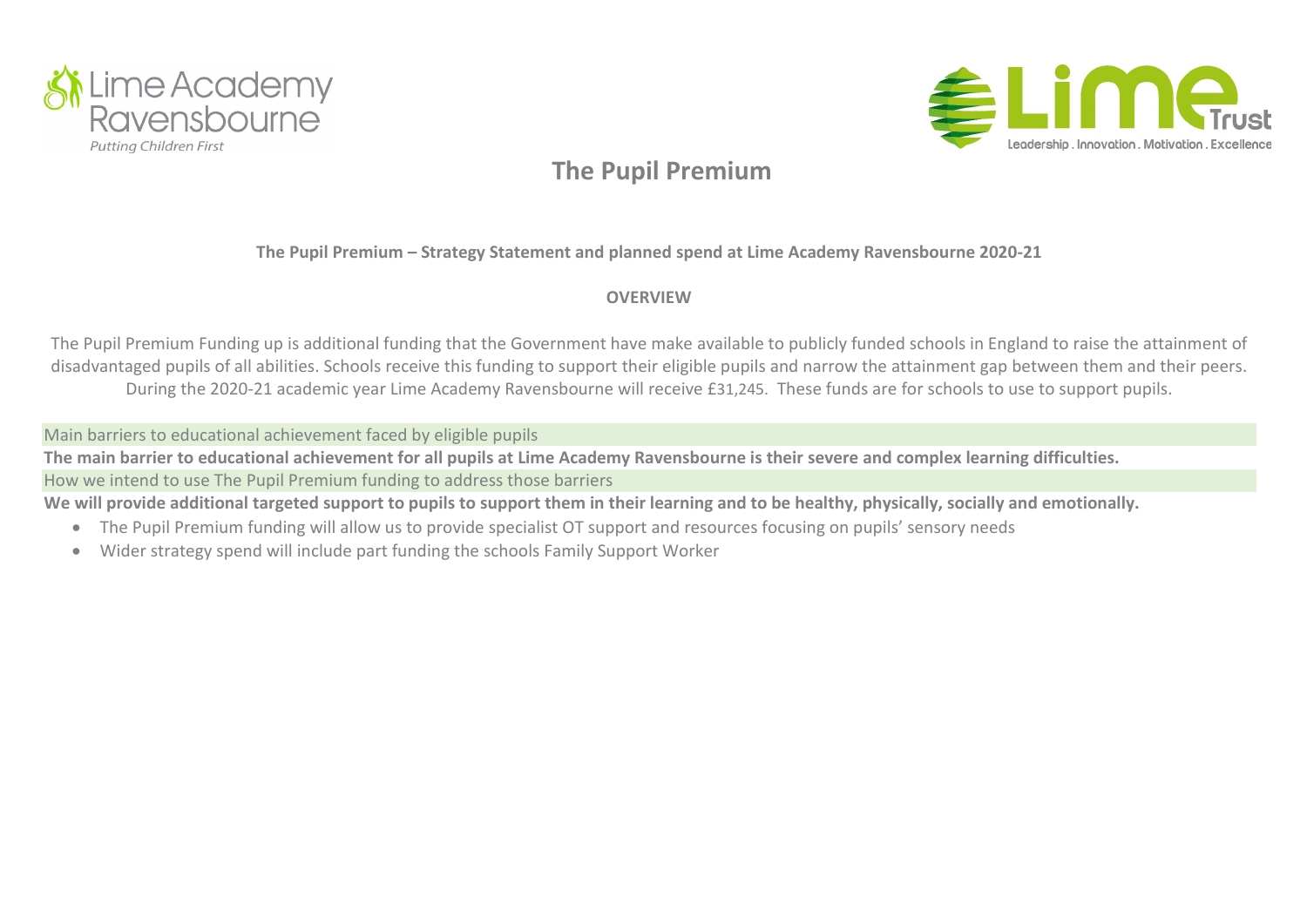



| <b>Summary information</b> |         |                                        |             |                              |           |  |  |
|----------------------------|---------|----------------------------------------|-------------|------------------------------|-----------|--|--|
| Lime Academy Ravensbourne  |         |                                        |             |                              |           |  |  |
| Academic Year              | 2020/21 | Total PP inc. PP+                      | £ 31,245.00 | Date of PP Review            | Sept 2020 |  |  |
| <b>NOR</b>                 | 81      | No. of pupils eligible for PP inc. PP+ | ں ب         | Date of next internal review | Sept 2021 |  |  |

|                                                                                                   | 2. Barriers to future attainment (for pupils eligible for PP including high ability)                                                                |  |  |  |  |
|---------------------------------------------------------------------------------------------------|-----------------------------------------------------------------------------------------------------------------------------------------------------|--|--|--|--|
| In-school barriers (issues to be addressed in school, such as poor oral language skills)          |                                                                                                                                                     |  |  |  |  |
|                                                                                                   | All pupils have an Education, Health and Care (EHC) Plan. All pupils are functioning significantly below levels expected for their age.             |  |  |  |  |
| -B                                                                                                | Most pupils need a high level of adult support to access the curriculum and to meet the personal care needs.                                        |  |  |  |  |
| $\mathsf C$                                                                                       | Some pupils present with complex behaviours that may challenge which can pose a barrier to learning and can also have a detrimental effect on their |  |  |  |  |
|                                                                                                   | progress towards end of Key Stage objectives within their EHCP.                                                                                     |  |  |  |  |
| $\mathsf D$                                                                                       | Communication difficulties; non-verbal pupils/ those with limited language and pupils with social communication difficulties.                       |  |  |  |  |
|                                                                                                   | Some pupils have significant and/or complex medical issues some of which are life limiting.                                                         |  |  |  |  |
|                                                                                                   | Physical disabilities.                                                                                                                              |  |  |  |  |
| External barriers (issues which also require action outside school, such as low attendance rates) |                                                                                                                                                     |  |  |  |  |
| G                                                                                                 | Complex medical needs result in low attendance rates for some pupils leading to less curriculum access and opportunities for progression            |  |  |  |  |
| H                                                                                                 | Many pupils come to school on school transport and they come from all across the borough as well as several neighbouring boroughs. This can mean    |  |  |  |  |
|                                                                                                   | result in limited interaction with families. This has been further impacted upon by to COVID-19.                                                    |  |  |  |  |
|                                                                                                   | Lack of opportunity for enrichment activities for some pupils at home.                                                                              |  |  |  |  |

| Strategy       | Desired outcomes                                                | Impact                                              | Allocated |
|----------------|-----------------------------------------------------------------|-----------------------------------------------------|-----------|
|                |                                                                 |                                                     | Funds     |
| 1: Family      | To ensure that all pupils and their families (including a large | Improved attendance                                 | £21,245   |
| Support Worker | percentage with financial difficulties) are fully supported     | Support for parents in areas such as: benefit       |           |
|                | through crises, challenges, issues and concerns through         | applications, including DLA blue badge, travel      |           |
|                | timely, targeted and specialist advice, counselling and         | assistance, resolving housing issues, providing     |           |
|                |                                                                 | practical support for families with specific needs, |           |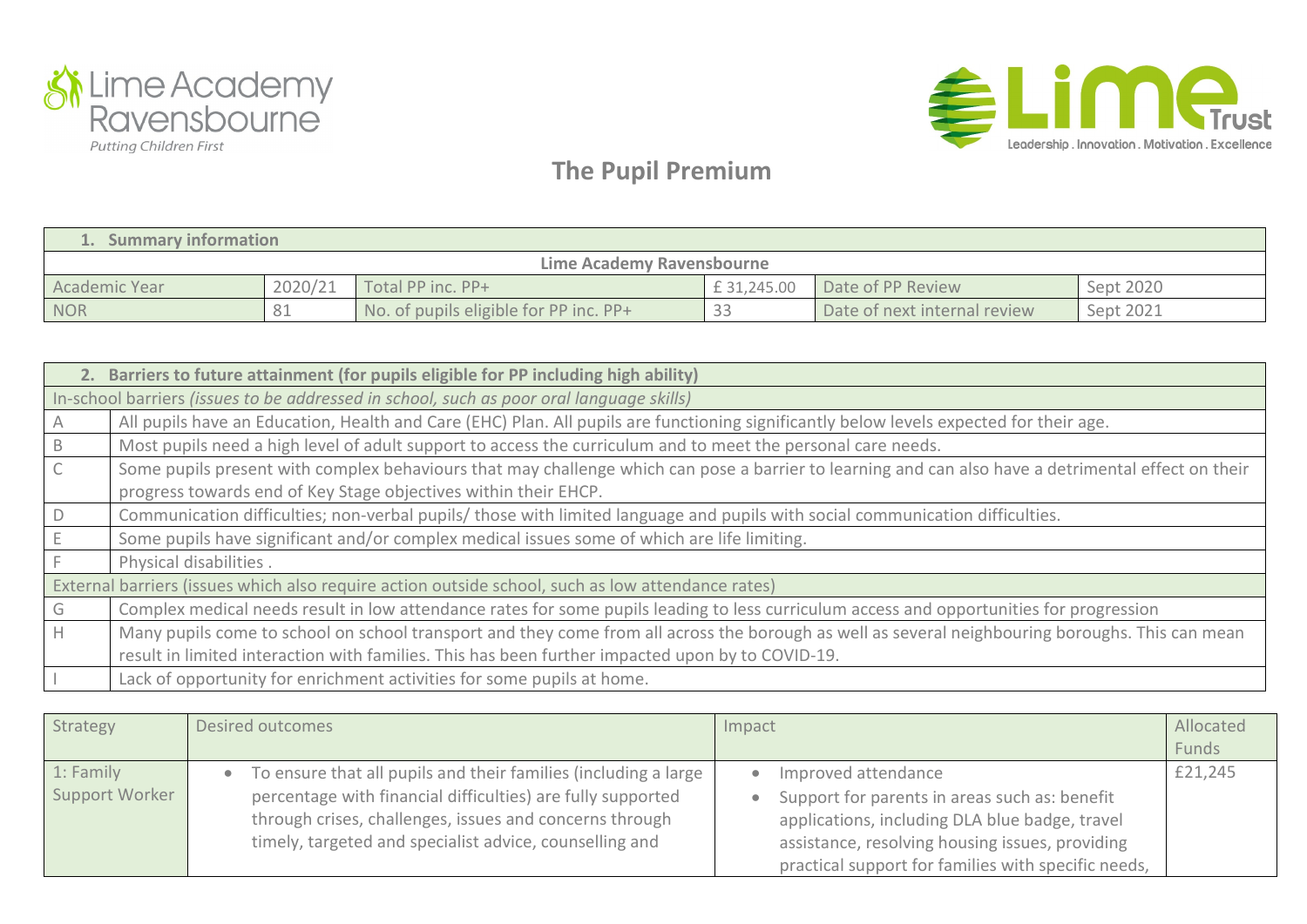



|                                                                                                 | guidance and to reduce the effect of these difficulties on<br>pupils' learning<br>To support positive outcomes for families and improving<br>$\bullet$<br>the wellbeing and therefore the capacity of families, pupils'<br>behaviour, wellbeing will be improved and their<br>opportunities for learning and progress maximised.<br>To monitor attendance and work with families in order to<br>achieve the highest school attendance percentages and<br>therefore maximise each child's access to education,<br>progress and achievement.<br>To ensure that early support is provided where necessary<br>$\bullet$<br>and that joint working and multi-agency input is maximised<br>and supports the most positive outcomes in all cases.<br>To ensure safeguarding within the school is robust<br>$\bullet$ | assistance in arranging and attending medical and<br>therapeutic appointments, giving information and<br>supporting access to charitable financial support<br>including food banks, access to short breaks and<br>respite, providing liaison with Social Care<br>Pupils and family's needs being met through<br>collaborative working with external agencies such<br>as health/social care/police through meetings<br>and by completing referrals.<br>Support for families in place: Multi agency<br>working through statutory meetings such as Child<br>Protection Conferences and core groups as well<br>as CIN meetings / Early Help meetings and in<br>house Wellbeing Assessments and other<br>interventions<br>Support for families impacted by Covid-19 in<br>place: food / resource / equipment drops and<br>regular welfare checks through phone calls and<br>home visits. |         |
|-------------------------------------------------------------------------------------------------|---------------------------------------------------------------------------------------------------------------------------------------------------------------------------------------------------------------------------------------------------------------------------------------------------------------------------------------------------------------------------------------------------------------------------------------------------------------------------------------------------------------------------------------------------------------------------------------------------------------------------------------------------------------------------------------------------------------------------------------------------------------------------------------------------------------|-------------------------------------------------------------------------------------------------------------------------------------------------------------------------------------------------------------------------------------------------------------------------------------------------------------------------------------------------------------------------------------------------------------------------------------------------------------------------------------------------------------------------------------------------------------------------------------------------------------------------------------------------------------------------------------------------------------------------------------------------------------------------------------------------------------------------------------------------------------------------------------|---------|
| 2: Sensory<br>Input:<br>Monthly<br>sensory OT<br>visits/<br>assessments<br>Sensory<br>resources | To ensure pupils sensory meets are met to allow them to<br>$\bullet$<br>self-regulate and to make them ready and available to learn                                                                                                                                                                                                                                                                                                                                                                                                                                                                                                                                                                                                                                                                           | Fewer incidents of behaviour that may challenge<br>recorded for identified pupils<br>Pupils actively engaged in learning                                                                                                                                                                                                                                                                                                                                                                                                                                                                                                                                                                                                                                                                                                                                                            | £10,000 |